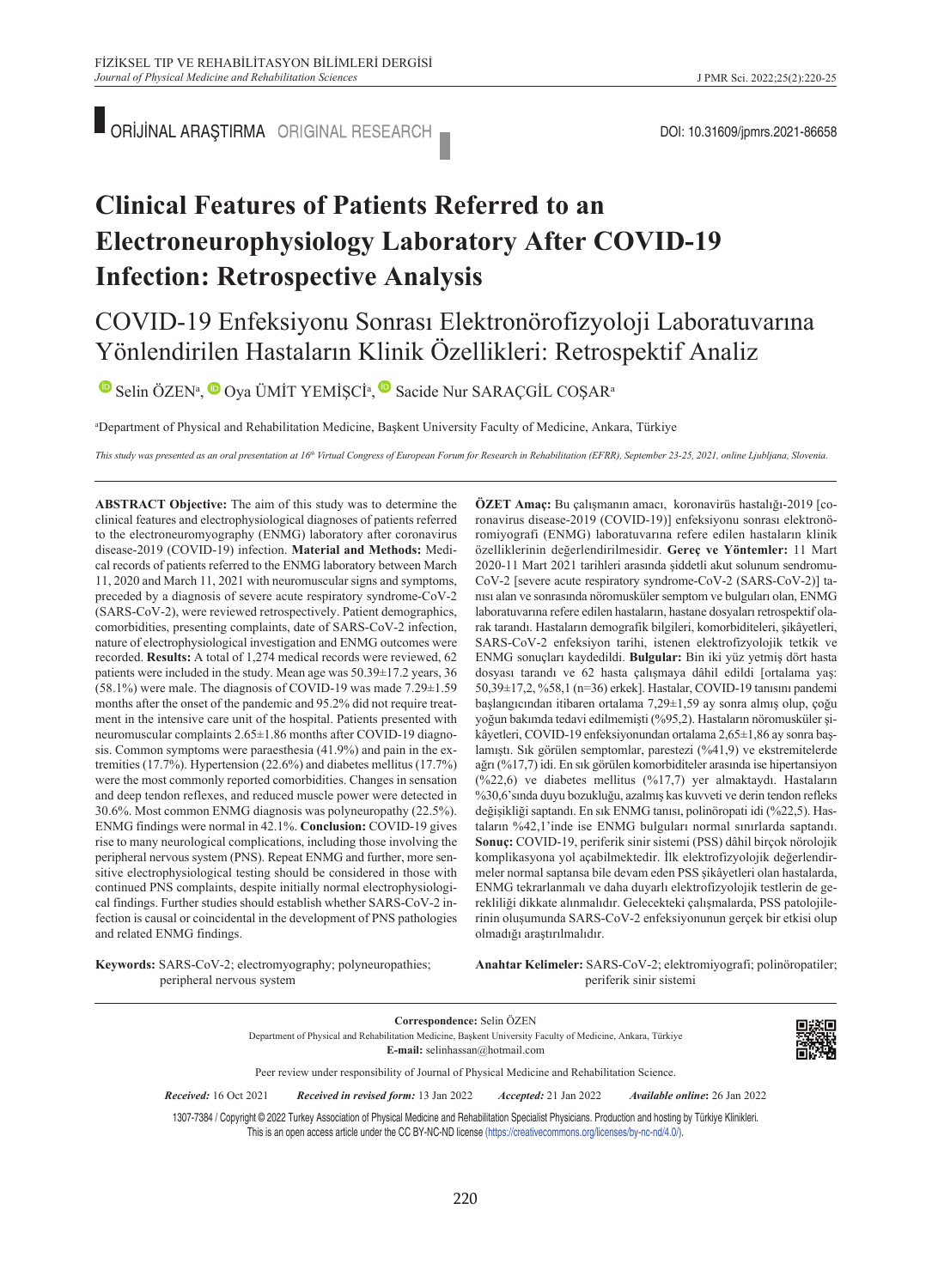Coronavirus disease-2019 (COVID-19) caused by severe acute respiratory syndrome-CoV-2 (SARS-CoV-2), was first identified in China in December 2019 and declared a pandemic in March 2020.<sup>1</sup> Even though respiratory system involvement is at the forefront of clinical findings of COVID-19 infection, it now appears that these are only one part of the spectrum of possible clinical manifestations of the disease. Reports on neuromuscular complications such as myalgia, epileptic seizures and cerebrovascular disorders continue to grow as the pandemic evolves.<sup>2</sup>

Neurological manifestations following SARS-CoV-2 infection do not strictly necessitate direct involvement of the central nervous system (CNS) or peripheral nervous system (PNS); hypothesized mechanisms of neurological involvement also include a secondary hyperinflammatory syndrome, inflammatory or immune mediated disorders and systemic disorders with neurological consequences.<sup>3-5</sup> Neurological diagnoses reported to date include ischaemic stroke and meningo-encephalitis[.6,7](#page-5-0) Moreover, cases of myopathy and polyneuropathy (PNP), namely Guillain-Barré syndrome (GBS), supported by electrophysiological findings, have also been reported[.8-10](#page-5-0) Electrophysiological tests, including nerve conduction studies (NCS) and electromyography, are used to diagnose neuromuscular diseases, locate nerve lesions and determine their severity. To the best of our knowledge, to date there is no study on the electroneuromyography (ENMG) findings and neurophysiological diagnoses obtained in patients presenting with neuromuscular signs and symptoms following SARS-CoV-2 infection.

The aim of this study was to elicit the neuromuscular signs and symptoms and electrophysiological diagnoses of patients referred to the ENMG laboratory after COVID-19 infection.

### MATERIAL AND METHODS

A retrospective analysis of clinical and electrophysiological findings of patients referred to the ENMG laboratory of Başkent University Ankara Hospital between March 11, 2020 and March 11, 2021 was made. Medical records of patients referred with neuromuscular signs and symptoms, preceded by a diagnosis of SARS-CoV-2 with a positive SARS-CoV-2 polymerase chain reaction test, were evaluated. All electrophysiological studies were conducted in a single laboratory using a Medelec Synergy Multimedia electrodiagnostic device (Oxford Instruments, UK) by 2 physiatrists with a cumulative experience of 40 years in this field. Those with a history of neuromuscular disease prior to COVID-19 infection and those with missing pertinent clinical details in their medical records, were excluded from the study. Patient demographics, comorbidities, presenting neuromuscular signs and symptoms, date of SARS-CoV-2 infection, type of electrophysiological investigation conducted and ENMG outcomes were recorded.

The study was carried out according to the principles of the Declaration of Helsinki. Written informed consent was obtained from all study participants prior to study inclusion. Approval for the study was granted by the Turkish Health Institute (form name Selin Ozen-2021-01-11T14\_47\_42, date 14.01.2021) and Başkent University Institutional Review Board (Project no:KA21/32) and supported by Başkent University Research Fund.

#### STATISTICAL ANALYSIS

Statistical Package for the Social Sciences (IBM SPSS, United States) software version 22 was used for statistical analyses. The Kolmogorov-Smirnov test was used to test the normal distribution of each of the variables. Descriptive analyses were presented using means and standard deviations for normally distributed variables, medians for non-normally distributed and ordinal variables, and tables of frequency for ordinal variables. Associations between non-normally distributed and/or ordinal variables were assessed using the Spearman test. A p value of less than 0.05 was considered to represent statistical significance.

## RESULTS

A total of 1,274 medical records were reviewed. Of these, 62 patients had been infected with COVID-19 with a positive polymerase chain reaction test and developed neuromuscular complaints following infec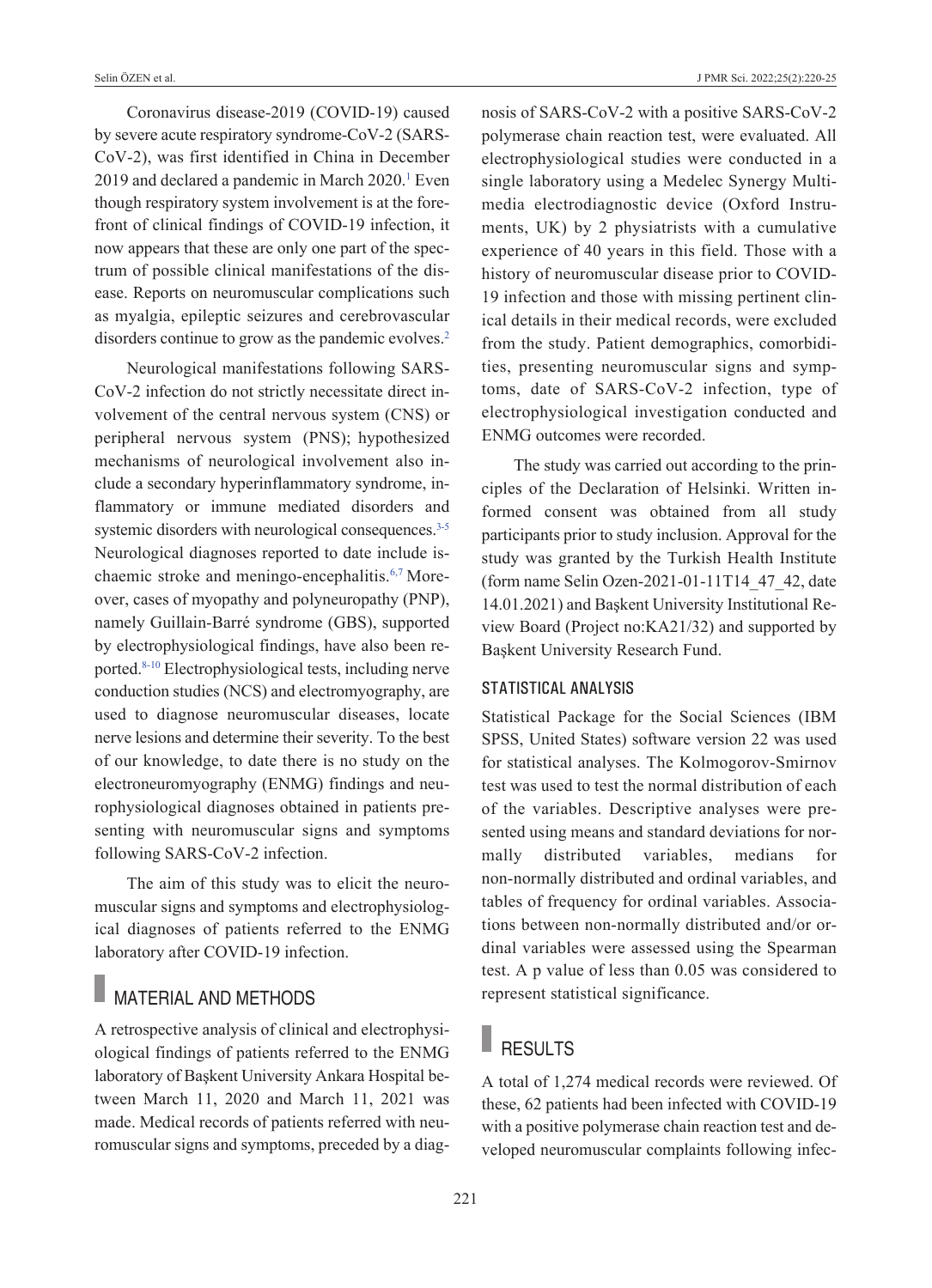tion. Mean patient age was 50.39±17.2 years and 36 (58.1%) were male. The diagnosis of COVID-19 was made on average 7.29±1.59 months after the onset of the pandemic and 59 (95.2%) of the patients did not necessitate intensive care unit admission. Patients presented with neuromuscular complaints 2.65±1.86 months after COVID-19 diagnosis.

Clinical details of patients referred to the electrophysiology laboratory are given in [Table 1.](#page-2-0) Most patients were referred to the ENMG laboratory by the physical medicine and rehabilitation, and neurology departments (45.2% and 37% respectively). Most common symptoms were paraesthesia (41.9%), pain (17.7%), mostly in the limbs but also in the neck, back and shoulders, with 25.9% of patients experiencing a combination of paraesthesia and pain +/ muscle weakness [\(Table 1\)](#page-2-0). Hypertension (HT)  $(22.6\%)$  and diabetes mellitus (DM)  $(17.7\%)$  were the most commonly occurring comorbidities. Neurological and musculoskeletal examination findings mostly consisted of changes in sensation and reflexes and a reduction in muscle power (30.6%). The most common preliminary diagnosis was PNP (33%) followed by a combination of differential diagnoses (17.7%), mostly PNP and carpal tunnel syndrome/ulnar tunnel syndrome/radiculopathy [\(Table 2\)](#page-3-0). The most common neurological diagnosis based on ENMG findings was PNP (n=14, 22.5%). Two (14.3%) of the patients' had axonal PNP and were diagnosed with GBS, 12 (85.7%) had ENMG findings consistent with mixed type sensorimotor PNP. ENMG findings were normal in  $42.1\%$  (26) of the patients [\(Table 2\)](#page-3-0).

There was a weak positive correlation between age and the presence of comorbidities  $(r<sub>s</sub>=0.296$ , p=0.020), and age and neuromuscular examination findings  $(r_s=0.291, p=0.022)$ . There was also a weak positive correlation between comorbidities and ENMG findings  $(r<sub>s</sub>=0.290, p=0.022)$ . There was no correlation between past medical history of DM and ENMG diagnosis of PNP. Neuromuscular examination findings were positively correlated with the preliminary diagnoses  $(r_s=0.314, p=0.013)$  and final diagnoses based on ENMG findings  $(r_s=0.387,$ p=0.002). There was also a positive correlation between preliminary diagnoses and ENMG findings  $(r_s=0.313, p=0.013).$ 

<span id="page-2-0"></span>

| <b>TABLE 1:</b> Clinical details of patients referred to the<br>electrophysiology laboratory. |           |  |
|-----------------------------------------------------------------------------------------------|-----------|--|
|                                                                                               | $n = 62$  |  |
| Referring department, n (%)                                                                   |           |  |
| <b>PMR</b>                                                                                    | 28 (45.2) |  |
| Neurology                                                                                     | 23 (37)   |  |
| Neurosurgery                                                                                  | 4(6.5)    |  |
| Orthopaedics                                                                                  | 5(8.1)    |  |
| ENT                                                                                           | 1(1.6)    |  |
| Rheumatology                                                                                  | 1(1.6)    |  |
| Patient comorbidities, n (%)                                                                  |           |  |
| Hypertension                                                                                  | 14 (22.6) |  |
| Diabetes mellitus                                                                             | 11(17.7)  |  |
| Thyroid dysfunction                                                                           | 7(11.3)   |  |
| Chronic renal failure                                                                         | 1(1.6)    |  |
| Psychiatric illness                                                                           | 1(1.6)    |  |
| None                                                                                          | 28 (45.2) |  |
| Neuromuscular symptoms, n (%)                                                                 |           |  |
| Paraesthesia                                                                                  | 26 (41.9) |  |
| Muscle weakness                                                                               | 4(6.5)    |  |
| Difficulty in walking                                                                         | 2(3.2)    |  |
| Loss of balance                                                                               | 1(1.6)    |  |
| Pain                                                                                          | 11(17.7)  |  |
| Ptosis                                                                                        | 1(1.6)    |  |
| Facial muscle weakness                                                                        | 1(1.6)    |  |
| More than one of the above symptoms                                                           | 16 (25.9) |  |
| Neuromuscular examination findings, n (%)                                                     |           |  |
| Reduced muscle power                                                                          | 5(8.2)    |  |
| Abnormal sensation                                                                            | 10(16.1)  |  |
| Abnormal balance and coordination                                                             | 1(1.6)    |  |
| Abnormal reflexes                                                                             | 1(1.6)    |  |
| Abnormal gait                                                                                 | 3(4.8)    |  |
| Abnormal cranial nerve examination                                                            | 2(3.2)    |  |
| More than one of above                                                                        | 19 (30.6) |  |
| No positive findings                                                                          | 21 (33.9) |  |

PMR: Physical medicine and rehabilitation; ENT: Ear nose and throat

## **DISCUSSION**

Patients referred to our neurophysiology laboratory in the first year of the COVID-19 pandemic with a history of SARS-CoV-2 infection mostly presented with symptoms of paraesthesia, muscle weakness and pain and examination findings of changes in sensation, reflexes and muscle weakness. Examination findings were positively correlated with preliminary diagnoses and ENMG findings.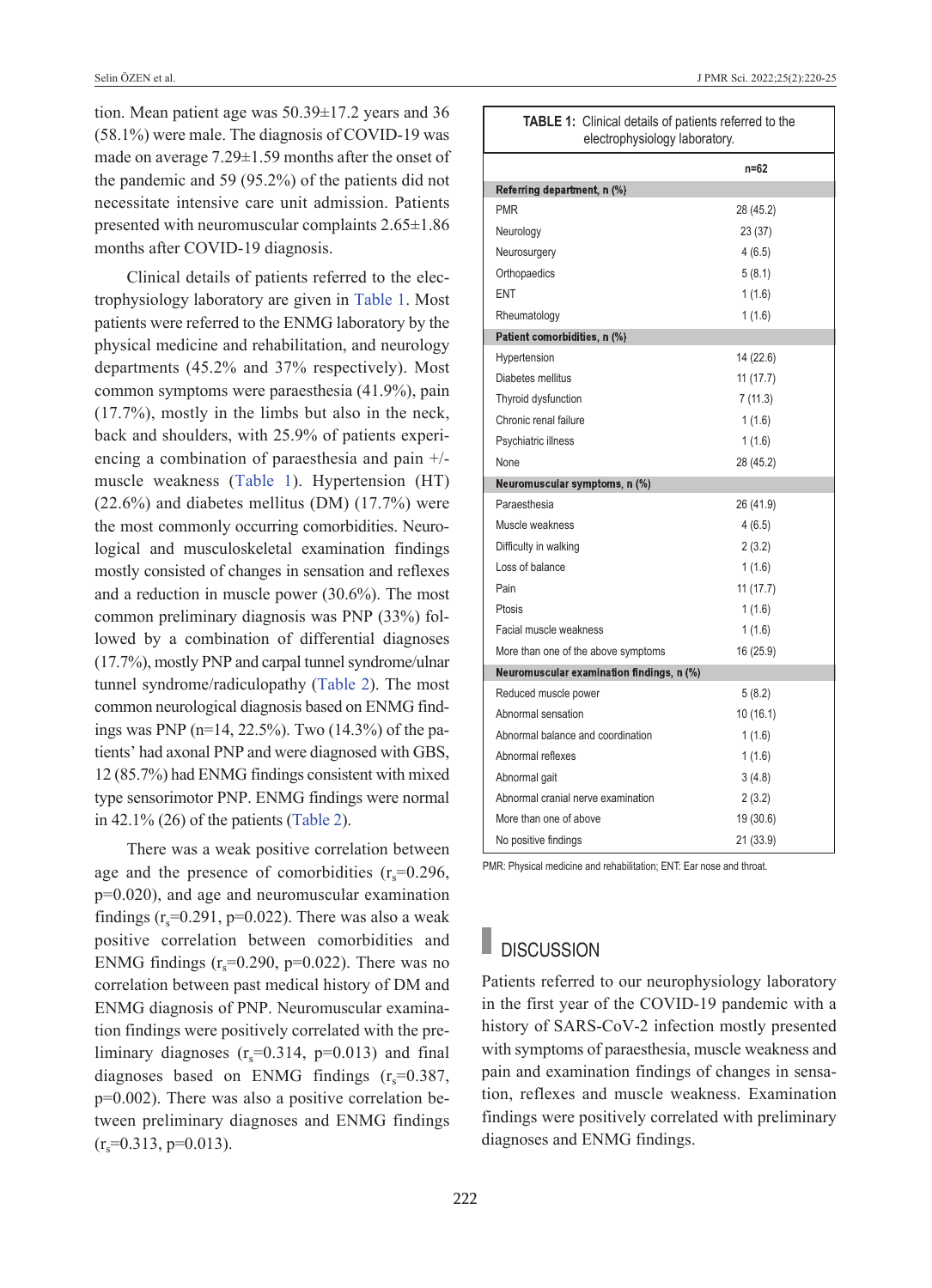| <b>TABLE 2:</b> Clinical details of patients referred to the<br>electrophysiology laboratory. |           |
|-----------------------------------------------------------------------------------------------|-----------|
|                                                                                               | $n = 62$  |
| Preliminary diagnosis, n (%)                                                                  |           |
| <b>PNP</b>                                                                                    | 20(33.0)  |
| <b>CTS</b>                                                                                    | 9(14.5)   |
| <b>UTS</b>                                                                                    | 7(11.3)   |
| Radiculopathy                                                                                 | 7(11.3)   |
| <b>MND</b>                                                                                    | 1(1.6)    |
| Guillain-Barré syndrome                                                                       | 2(3.2)    |
| Neuromuscular junction disease                                                                | 2(3.2)    |
| Multifocal motor neuropathy                                                                   | 2(3.2)    |
| Facial nerve palsy                                                                            | 1(1.6)    |
| More than one preliminary diagnosis                                                           | 11(17.7)  |
| ENMG diagnosis, n (%)                                                                         |           |
| <b>PNP</b>                                                                                    | 9(14.5)   |
| <b>UTS</b>                                                                                    | 9(14.5)   |
| <b>CTS</b>                                                                                    | 3(4.8)    |
| Radiculopathy                                                                                 | 4(6.5)    |
| Facial nerve lesion                                                                           | 1(1.6)    |
| <b>MND</b>                                                                                    | 4(6.4)    |
| PNP+nerve lesion                                                                              | 2(3.2)    |
| CTS+UTS                                                                                       | 1(1.6)    |
| PNP+CTS                                                                                       | 1(1.6)    |
| UTS+PNP                                                                                       | 1(1.6)    |
| PNP+radiculopathy                                                                             | 1(1.6)    |
| Normal ENMG                                                                                   | 26 (42.1) |

ENMG: Electroneuromyography; PNP: Polyneuropathy; CTS: Carpal tunnel syndrome; UTS: Ulnar tunnel syndrome; MND: Motor neurone disease.

Over half of the patients had positive ENMG findings; PNP was the most common definitive diagnosis.

The wide range of CNS and PNS diseases associated with COVID-19 is unsurprising given existing knowledge of other CoVs and respiratory viruses. Based on cases reported so far, neurological disease may be increasingly seen in SARS-CoV-2-positive individuals who show few or no typical features of COVID-19[.11](#page-5-0) However, the disease mechanisms resulting in neurological manifestations remain under debate. It is generally believed that neurological complications may arise as a result of direct viral invasion of nervous system tissue, immune-mediated pathogenesis and complications associated with severe illness[.3,12](#page-5-0) The mechanism behind peripheral nerve invasion remains even more of a mystery; stud<span id="page-3-0"></span>ies on PNS involvement following SARS-CoV-2 infection are sparse. One belief is that direct viral invasion of the PNS may occur due to SARS-CoV-2 targeting the blood nerve barrier (BNB) which protects the endoneurium of the peripheral nerve and facilitates axonal signal transduction. Altered permeability of the BNB may trigger events leading to demyelination and axonal degeneration, similar to that occurring in GBS, acute and chronic inflammatory demyelinating polyradiculoneuropathy and vasculitis[.13](#page-5-0) However, in our study, the mean time of presentation with neuromuscular complaints was 2.65±1.86 months after SARS-CoV-2 infection. This may have, of course, been due to a time lag between symptom onset and first hospital presentation. On the other hand, the time delay between SARS-CoV-2 infection and onset of neuromuscular complaints may also indicate that neuromuscular complications occurred due to a post infectious immune-mediated response rather than an inflammatory response to acute illness<sup>5</sup>

In this study, approximately half of the patients were male and most common comorbidities were HT and DM. To date, SARS-CoV-2 rate has been comparable in males and females, and HT and DM have been identified as the most common comorbidities[.14,15](#page-5-0) Interestingly, neurological examination was normal in 33.9% of the patients and 42.1% had a normal ENMG despite the presence of neuromuscular symptoms, mainly paraesthesia (41.9%) and pain (17.7%). Nerve pain has previously been described in a study of 214 patients with  $4.5\%$  (n=4) and  $0.8\%$ (n=1) of cases occurring in those with severe and non-severe COVID-19 respectively.<sup>9</sup> Once again, such PNS symptoms may indicate that SARS-CoV-2 is responsible for dysregulating the systemic immune response which is believed to give rise to PNS manifestations after the acute phase of infection.<sup>16,17</sup> Neuronal involvement in those with normal ENMG findings may not have been enough to result in a change in neuromuscular physiology; moreover changes in neuromuscular activity may have been too mild to detect using ENMG. Repeat ENMG and further, more sensitive electrophysiological testing in those with continued PNS complaints, despite normal initial electrophysiological findings, should be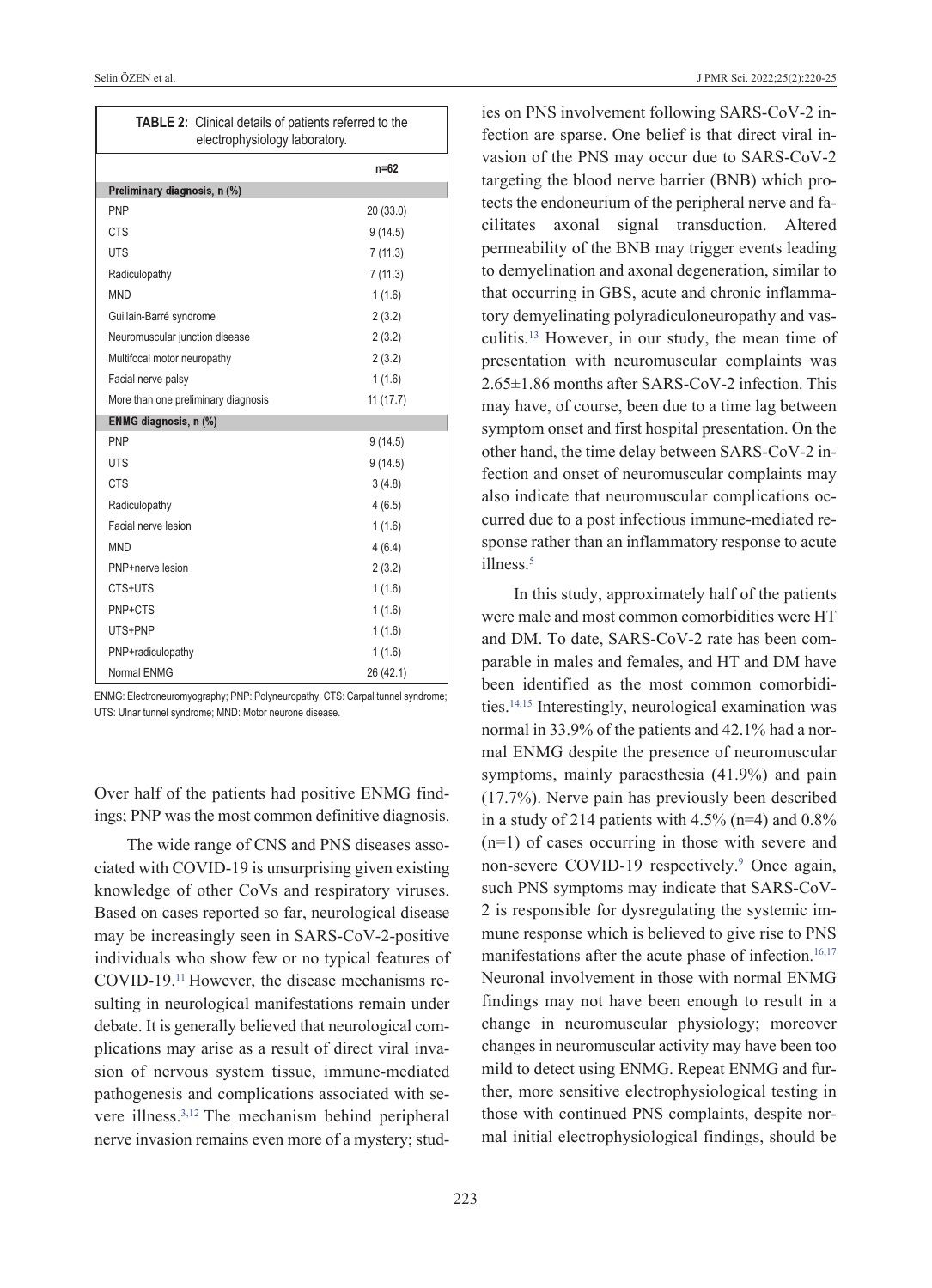considered. In addition, other diagnoses, such as small fibre neuropathy (SFN), which characteristically produces symptoms of pain and paraesthesia, may not have been detected by ENMG[.18](#page-5-0) It is believed that COVID-19 may cause SFN.<sup>19</sup> Once again, in these cases, a definite causal relationship between COVID-19 and development of SFN could not be established[.20,21](#page-5-0)

The most common neurological diagnosis based on ENMG findings was PNP. Cases of PNP, and especially GBS, following COVID-19 infection have been reported in the literature.<sup>22</sup> However, the majority have been serious cases of COVID-19, with lower respiratory tract involvement, requiring intensive care treatment[.23,24](#page-5-0) Even though it is difficult to decipher whether the cases of PNP in our study were a consequence of SARS-CoV-2 infection, the symptoms associated with PNP commenced after COVID-19 infection. Therefore, these patients may have had a mild form of post-COVID PNP with a post-infective physiopathological mechanism[.25](#page-5-0) Similar findings have been described in a recent case series of five patients with mild neurological symptoms developing 2-4 weeks after a mild course of COVID-19 infection in whom neurophysiological findings supported a diagnosis of PNP[.26](#page-5-0) In 4 out of 5 of the cases described, sensory and motor NCS were normal; however, an increase in F wave latency and absence of sympathetic skin responses were detected.<sup>26</sup> In another case series of 4 patients hospitalised due to COVID-19 infection with a history of DM, new onset of neuropathic symptoms including numbness in the feet and sensory neuropathy characterised by changes in vibration and heat sensation were diagnosed using quantitative sensory testing[.27](#page-5-0)

There were some limitations to this study. Firstly, it was impossible to establish whether SARS-CoV-2 infection was causal or coincidental in the development of neuromuscular signs and symptoms, and ENMG diagnoses. Case-control studies are necessary to establish this relationship. In addition, follow-up of the patients and repeated ENMG studies would have been useful in monitoring disease progression in those diagnosed with PNP. Furthermore, other quantitative tests could have considered in those with persisting neuropathic complaints despite persistently normal ENMG findings.

# CONCLUSION

This study provides insight on the main neuromuscular complaints and ENMG diagnoses of patients infected with SARS-CoV-2 within the first year of the COVID-19 pandemic. Based on this data, one tentative conclusion which may be drawn, is that even in mild cases of COVID-19, mild to moderate post-COVID PNS complications can occur. Although SARS-CoV-2 infection complications involving the PNS may not be the most common or life-threatening, they can result in lifelong disability, an increase in long term care needs and cost. In addition, even though the proportion of patients with PNS manifestations may be much smaller than those with respiratory disease, if 50- 80% of the world's population will be infected with SARS-CoV-2 before herd immunity develops, then the number of people with PNS and CNS complications will become significantly greater. The findings of this study suggest that the relationship between SARS-CoV-2 infection and neuromuscular complications involving the PNS need to be better identified and established for improved healthcare planning.